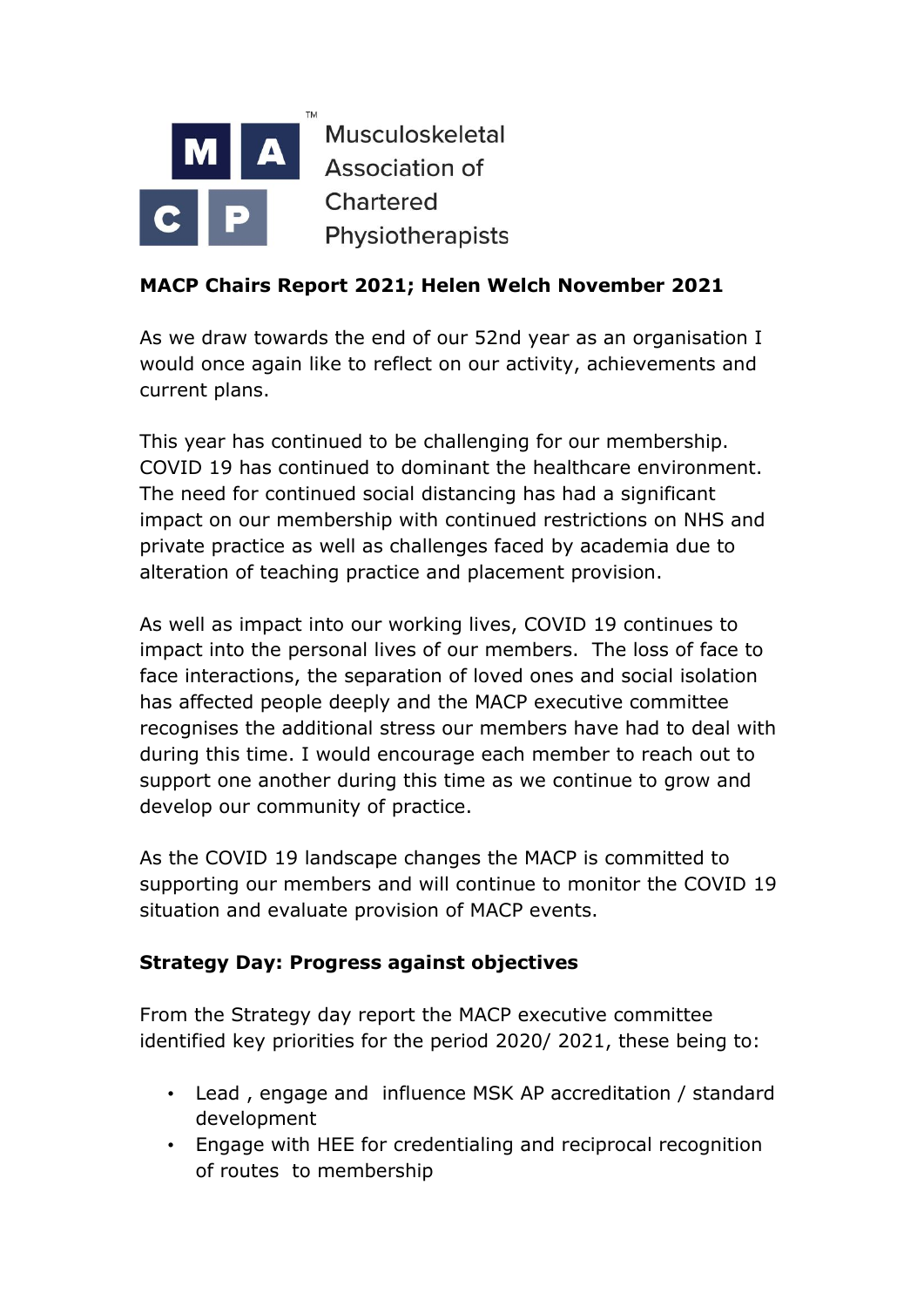- Further develop the existing MACP portfolio route to include an accelerated pathway to membership
- Scope information technology capabilities to support PDC activities and CEA portfolio routes to membership.

From these core objective specific sub objectives were set for each executive committee member so that activities were focused on achieving our strategic aims.

The following sections, in conjunction with the individual reports, will outline progress towards these priorities and plans for the immediate future and key priorities for 2021/2022.

Priority Plan for 2021/2021

- Finalise MSK AP accreditation for all routes to membership
- Integrate CPD platform for use for MACP membership
- Continue to explore development of sub specialist MSK groups within the MACP
- Explore expanding the affiliate role to include non physiotherapists

# **Digital Officer Gethin Lynch**

Gethin Lynch has been a key addition to the MACP executive committee taking over the role from Aldo Russell de Boer as a coopted member of the executive committee.

This year has seen the MACP maintain production of high-quality resources and educational courses over a variety of digital platforms with the enforced shift away from face to face delivery. We have secured the Zoom platform as a means to deliver courses and maintain communication and this has integrated through our website. The website has built a number of additional pages that support the CEA committee and the new clinical interest group (CIG). The digital team has supported other committees in securing online mentoring platforms and CDP portals to ensure the MACP's is committed to supporting MSK FCP and Advanced Practice.

### **Knowledge Translation: Samantha Simmonds**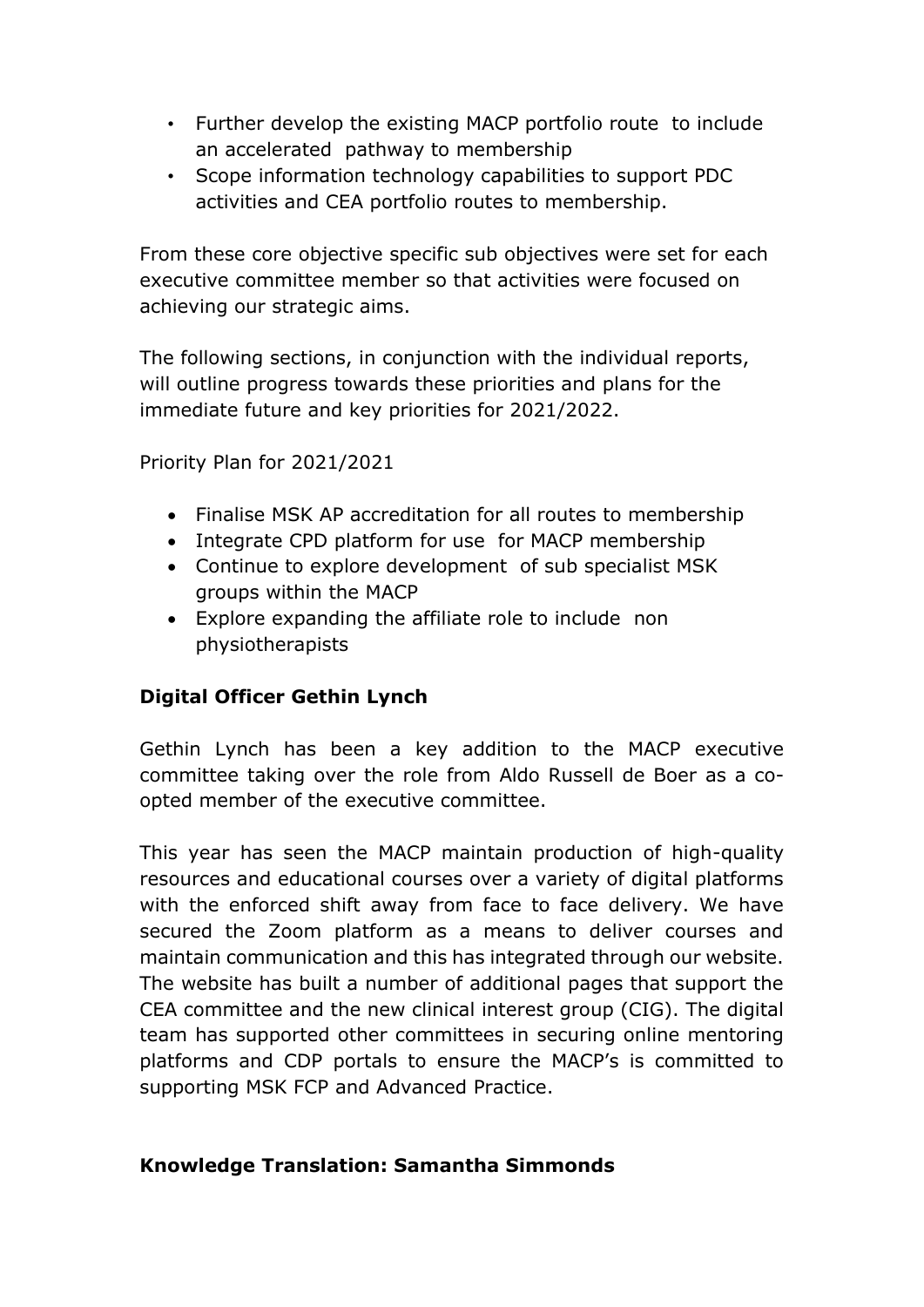The Knowledge Translation committee under the leadership of Samantha Simmonds have continued to promote membership research on our website and through SoMe channels ensuring greater impact of members work on the MSK health community.

We continue to link with other key organisation to develop guidance and disseminate good practice.

### **Communication : Matt Daly**

Our communication lead, Matt Daly, has continue to increase our digital communications footprint ensured that the MACP was able to promote a range of activities from our courses, to engaging with the musculoskeletal community and a range of other professional organisations. We see a yearly growth in use of Touchnote, Twitter, Facebook and Instagram and will continue to explore new avenues to keep relevant on the SoMe channels.

# **Professional Network and Equality and Diversity: James Rodger**

This year we have been pleased to welcome James Rodger to the executive committee team. He has taken over the role of professional network and equality and diversity role within the MACP aims to promote and collaborate with key organisations, MSK networks and stakeholders. Building on last year there has been continued links with ARMA focusing on areas including engagement on national MSK developments and patients lived experience.

The MACP has worked hard to develop links and collaborations with other Clinical Interest Groups. The Rheumatology CIG has recently come under the umbrella of the MACP and it is planed that this union will grow and develop mutually over time. We have received expressions of interest from other MSK sub specialities and will continue to evaluate adding these sub groups to the MACP community.

### **Professional Engagement: David Anderson**

Over the next 12 months we hope to see a return to face to face regional events that provide an opportunity for MACP members present, past and future to meet and share knowledge and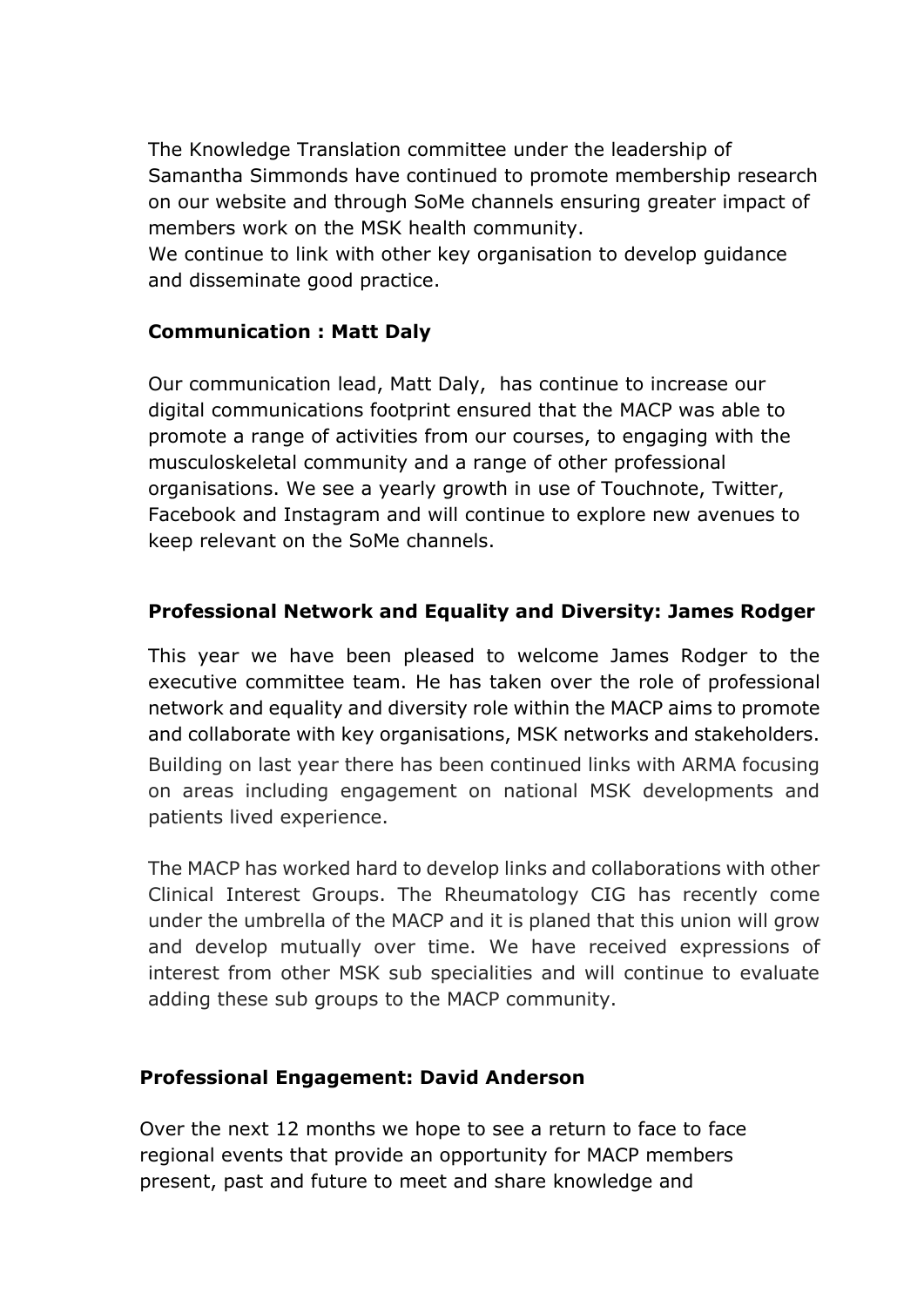experience that will influence practice. This should begin to provide greater local support for MACP members in terms of dissemination, whilst also raising local issues for support by the MACP Executive.

### **PDC: Jayne Davies**

The PDC has continued in the last year to facilitate the virtual delivery of courses on ZOOM. All courses offer by the MACP are now mapped to IFOMPT standards and hence the FCP Roadmap and MSK CCF. The PDC have gone from strength to strength in their ability to support tutors using virtual educational delivery running over 33 course this year alone.

# **CEA: Dr Neil Langridge**

This year has been incredibly busy for the CEA. We have secured sign off for the two portfolio routes, accelerated and standard, both having individual portfolio route leads.

We have commissioned 14Fish to work directly with the CEA to develop a portal for uploading CPD evidence against 2 pathways, FCP and MACP. We hope to see this completed by the end of the calendar year.

### **Advanced Practice**

The MACP have been closely working with HEE in the past year. This work has focussed on a proposed class action that would see HEE recognising MACP members as advanced practitioners as a whole group, rather than on an individual basis. The executive team of CEA, Vice Chairs and MACP Chair on behalf of the MACP is also aiming to develop a governance arrangement for prospective courses and MACP member's to be automatically registered as an advanced practitioners whilst also exploring through the portfolio route a method of offering a what is a described as a "supported route" to advanced practice. These discussions are currently ongoing and remain positive. The MSK standards for HEE have been acknowledged as the IFOMPT standards due to the prior mapping against the multi-professional framework.

The AP MSK standard work has been handed back to HEE. They have decided to use the AP MSK standard as a credential with the aim to inform all HEI MSK AP masters programmes multiprofessionally. This will also include all portfolio routes to MSK AP.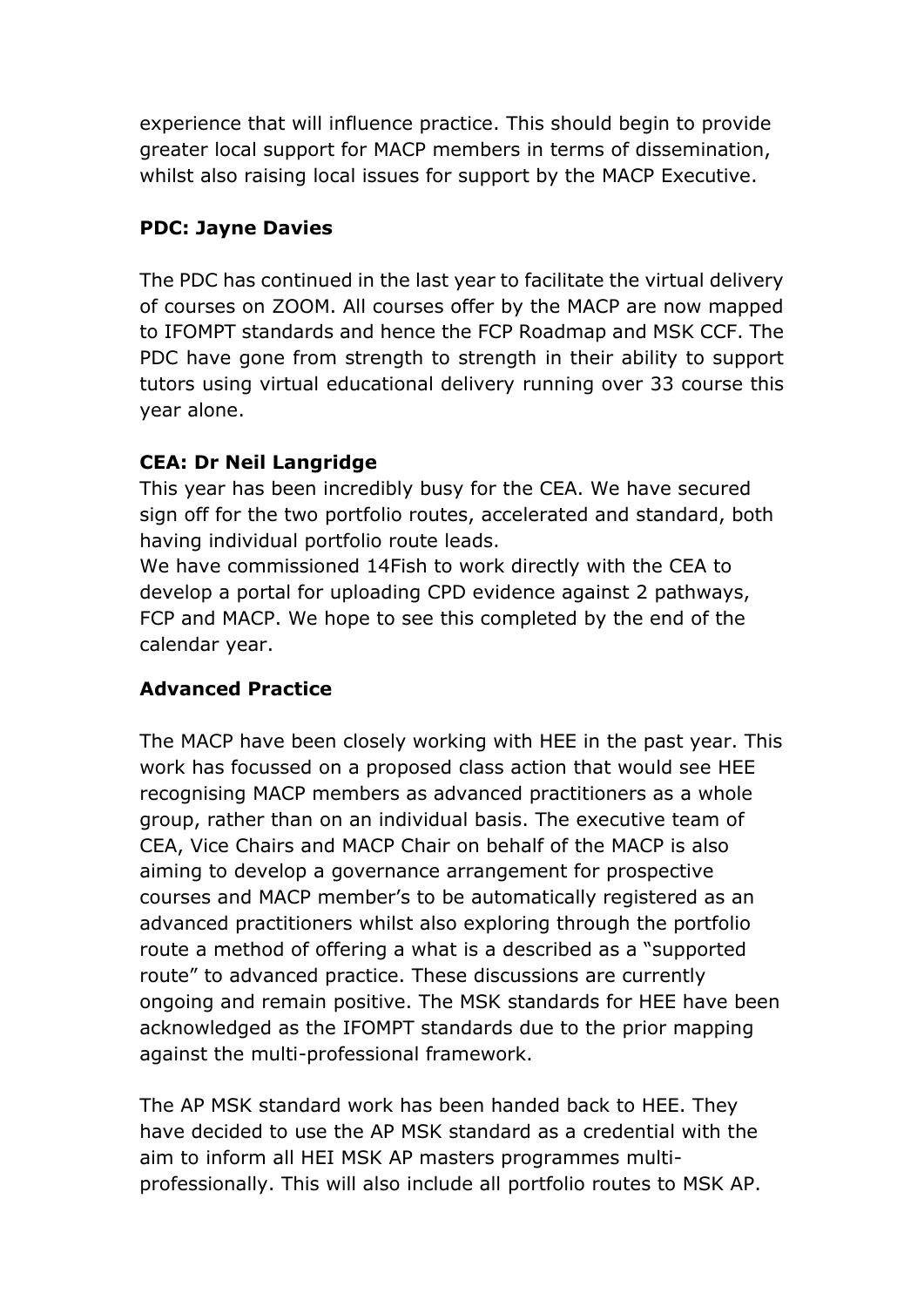### **Research: Dr Colette Ridehalgh**

The main focus for the year ending 2020/2021 has been on reviewing the research awards and ensuring that they are contemporary, good value for money and met the members' needs for all tiers of membership. Colette Ridehalgh with representation from all tiers of members has completed this review and, following recommendations, we have adapted our awards structure accordingly which is available on our website.

The research committee has been response to the needs of our members especially in the research pillar of advanced practice. They are developing webinars and resources for members on aspects of research, both from a methodological perspective as well as in engaging experienced researchers to share their journeys with MACP members.

Another new initiative this year is collaboration with course leaders to develop a student conference to celebrate new members' research, to enable them to present their work in front of a supportive audience and provide them with feedback. The MACP are committed to nurturing research expertise within the MSK committee and providing a platform for novice researchers to present their work.

### **IFOMPT: Laura Eccott**

The IFOMPT executive committee has seen changes over the last year. Laura Finucane, of the MACP, has taken on the role of President with Paolo Sanzo as Vice-President and Renee de Ruijter, Richard Ellis and Pierre Roscher on the EC.

This year has also seen IFOMPT review of the name 'IFOMPT' from 'Manipulative' to 'Musculoskeletal'.

This proposed name change and the discussions surrounding the proposals mirrored discussion that the MACP underwent as part of our organisations title change.

As an organisation we recognised the previous value of including membership views prior to voting to ensure we had captured all members' views.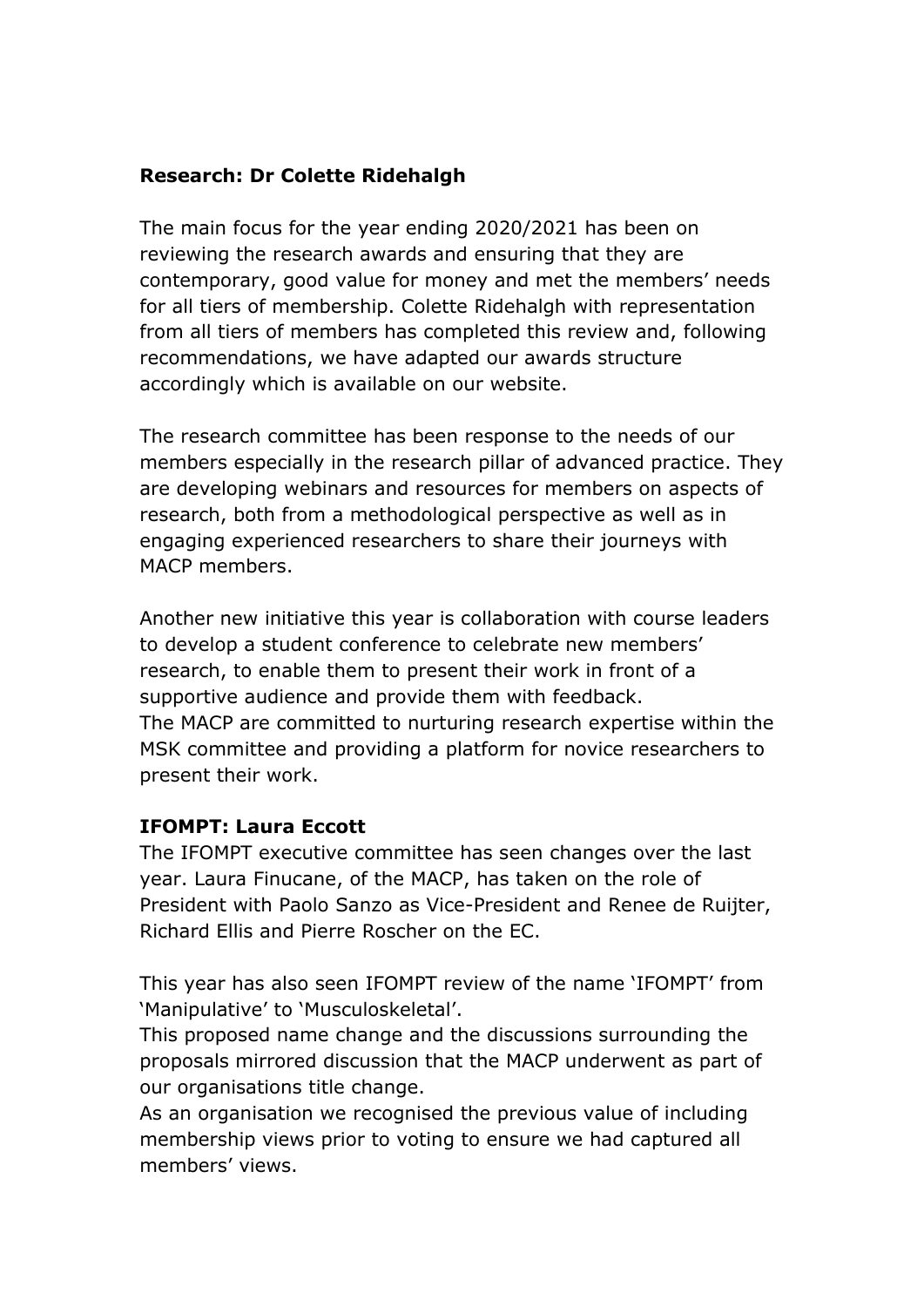Although our members overwhelmingly supported the proposal, unfortunately the motion was not passed. The MACP executive committee are committed to work with the IFOMPT executive committee and support any further discussions regarding title changes.

I am also pleased to announce that the MACP has met the requirement of the 4<sup>th</sup> International Monitoring process following the addition supplementary information regarding advanced practice developments. They commended the MACP on their progress as an organisation and the high standard and quality of our higher educational programmes. This is a testament to the high quality of educational provision afforded by our routes to members which is now being recognised as a gold standard in advanced practice.

# **Summary**

The MACP executive committee has continued to demonstrate its commitment to support members. It has demonstrated resilience, flexibility and adaptability in the face of the COVID 19 pandemic and the changing face of MSK health.

This is only achieved through the dedication and tireless work of the committee members.

This year we have seen a change in the executive committee members with the introduction of Samantha Simmonds, Gethin Lynch, James Rodgers and Colette Ridehalgh. The addition of these co-opted members have strengthened the breadth and depth of our executive committee and I am confident their vision will continue to drive forward the MACP as an international leader in MSK provision. I look forward to formally welcoming then onto the executive committee following the AGM voting process.

I would also like to thank Jayne Davies who is stepping down from her role on the executive committee. Jayne has been an inspiration leader on the MACP executive committee and was rightly afforded the honour of Fellow of the MACP at last year's AGM as a recognition of her work to supports the aims and objectives of the organisation. She has been pivotal to overseeing the change from face to face to virtual educational delivery.

She will be missed for her energy, insight, drive and commitment.